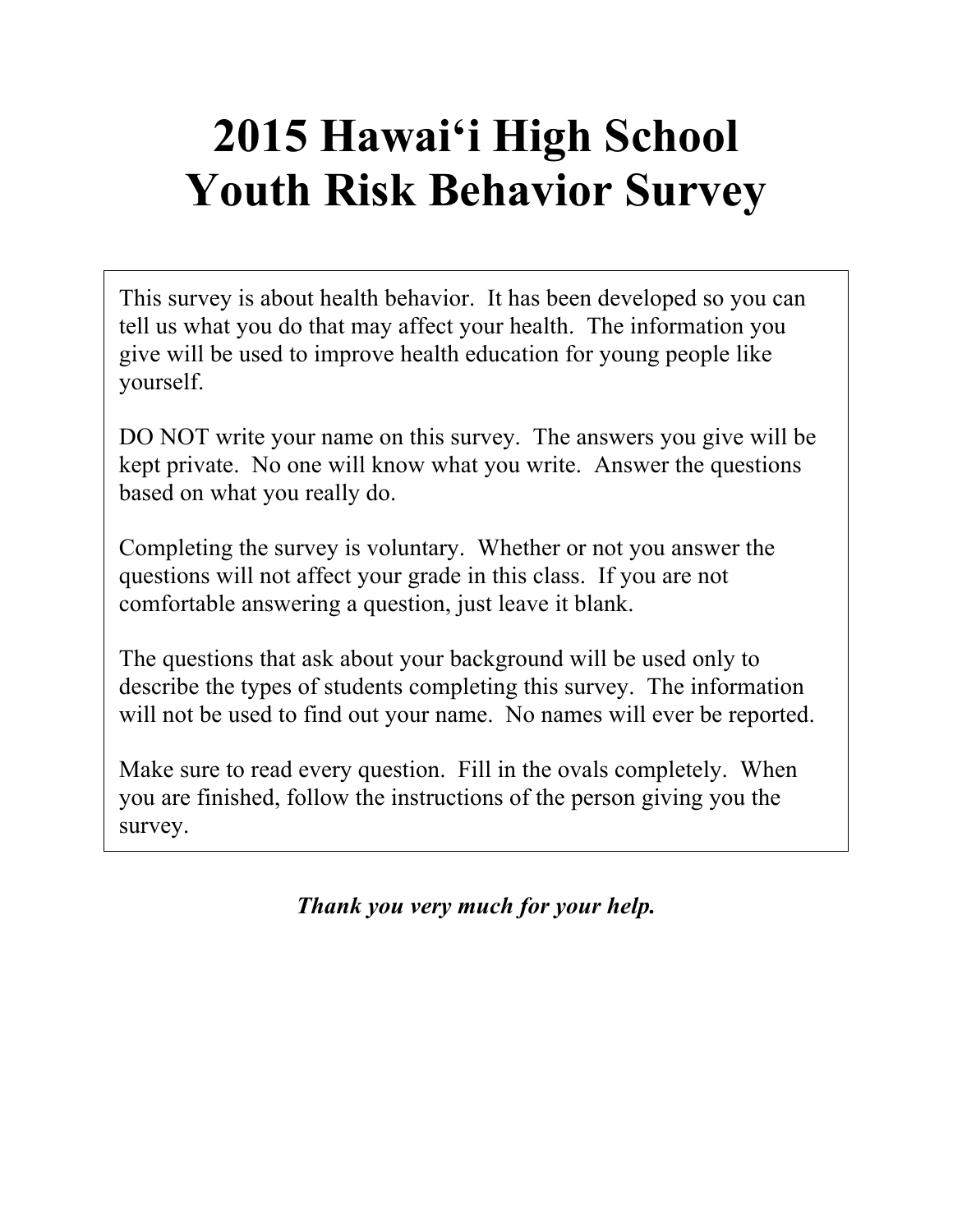#### **Directions**

- ! **Use a #2 pencil only.**
- ! **Make dark marks.**
- Fill in a response like this: A **B**  $\bullet$  **D**.
- ! **If you change your answer, erase your old answer completely.**
- 1. How old are you?
	- A. 12 years old or younger
	- B. 13 years old
	- C. 14 years old
	- D. 15 years old
	- E. 16 years old
	- F. 17 years old
	- G. 18 years old or older
- 2. What is your sex?
	- A. Female
	- B. Male
- 3. In what grade are you?
	- A. 9th grade
	- B. 10th grade
	- C. 11th grade
	- D. 12th grade
	- E. Ungraded or other grade
- 4. Are you Hispanic or Latino?
	- A. Yes
	- B. No
- 5. What is your race? **(Select one or more responses.)**
	- A. American Indian or Alaska Native
	- B. Black or African American
	- C. Filipino
	- D. Japanese
	- E. Native Hawaiian/Part Hawaiian
	- F. Other Asian
	- G. Other Pacific Islander
	- H. White

6. How tall are you without your shoes on? Directions: Write your height in the shaded blank boxes. Fill in the matching oval below each number.

#### Example

| Height                        |                        |  |
|-------------------------------|------------------------|--|
| Feet                          | <b>Inches</b>          |  |
| 5                             | 7                      |  |
| $\circledS$                   | $^{\circledR}$         |  |
| $^{\circledR}$                | $\circled{1}$          |  |
| Ò                             | $^{\circledR}$         |  |
| $\frac{\circledR}{\circledR}$ | $\overline{\circledS}$ |  |
|                               | $^{\circledR}$         |  |
|                               | $\circledS$            |  |
|                               | $^{\circ}$             |  |
|                               | ٠                      |  |
|                               | $^{\circledR}$         |  |
|                               | $^{\circledR}$         |  |
|                               | $^{\circledR}$         |  |
|                               | $(\mathbb{I})$         |  |

7. How much do you weigh without your shoes on?

Directions: Write your weight in the shaded blank boxes. Fill in the matching oval below each number.

#### Example

| Weight           |                                           |                         |
|------------------|-------------------------------------------|-------------------------|
| <b>Pounds</b>    |                                           |                         |
| $\boldsymbol{l}$ | 5                                         | $\overline{\mathbf{c}}$ |
| $^\copyright$    | $\circledcirc$                            | $\circledcirc$          |
| 8                | $\overline{0}$                            | Œ                       |
| $\overline{2}$   | $\overline{c}$                            |                         |
| $\bar{\odot}$    | $\overline{\textcircled{\scriptsize{3}}}$ | T                       |
|                  | $\overline{\textcircled{\small{4}}}$      | $\overline{\mathbb{C}}$ |
|                  | E                                         | $\overline{\mathbb{G}}$ |
|                  | $\circledS$                               | $\overline{6}$          |
|                  | $\circledcirc$                            | $\bar{\odot}$           |
|                  | $\bar{\circledR}$                         | Ċ                       |
|                  | g                                         |                         |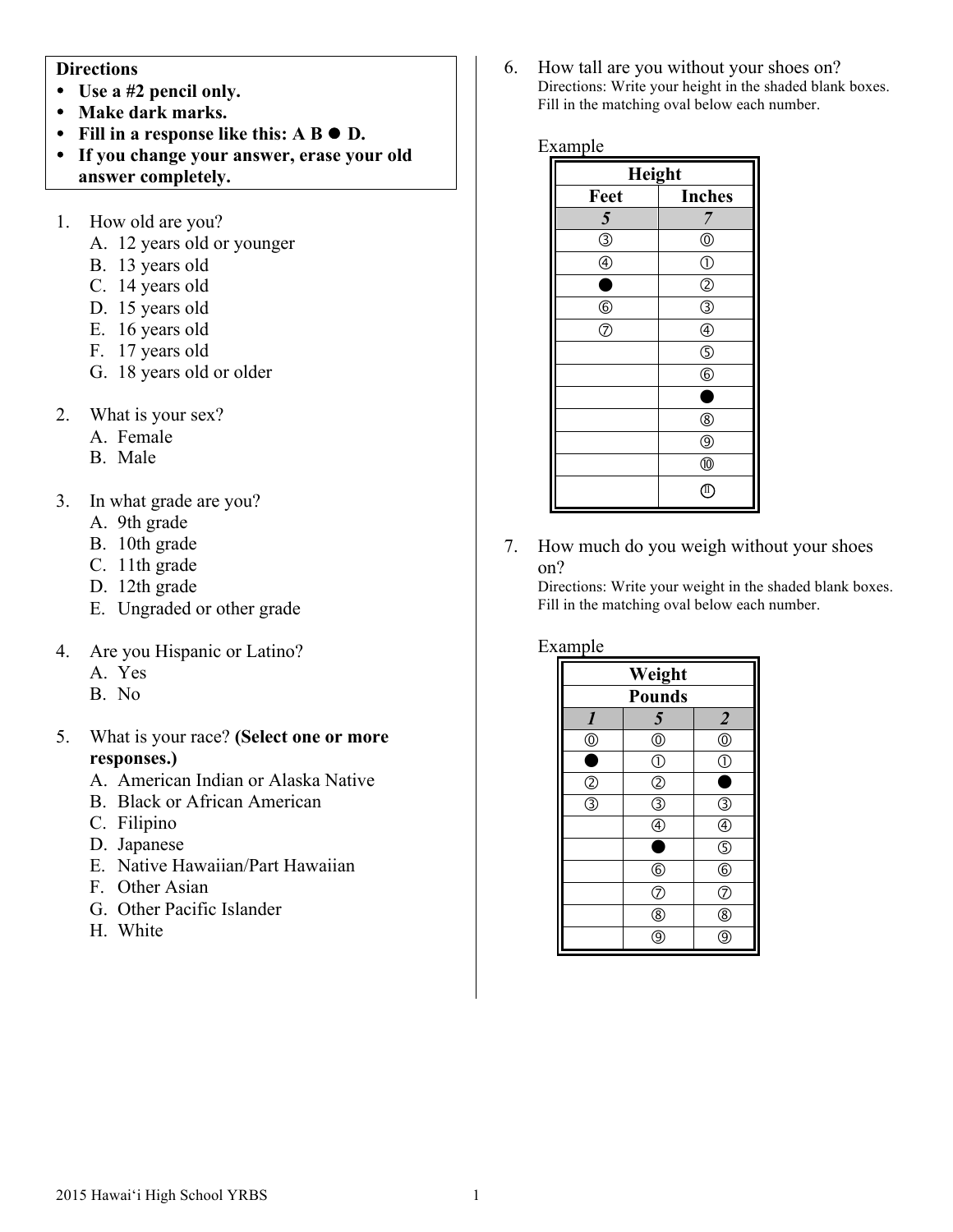- 8. Which one of these groups **best** describes you? (Select only **one** response.)
	- A. Hispanic or Latino
	- B. Native Hawaiian
	- C. Filipino
	- D. Japanese
	- E. White
	- F. Other Pacific Islander
	- G. Some other race or ethnicity
	- H. I do not describe myself as only one race or ethnicity
- 9. During the past 12 months, how would you describe your grades in school?
	- A. Mostly A's
	- B. Mostly B's
	- C. Mostly C's
	- D. Mostly D's
	- E. Mostly F's
	- F. None of these grades
	- G. Not sure

## **The next question asks about personal safety.**

- 10. During the past 30 days, on how many days did you **text or e-mail** while **driving** a car or other vehicle?
	- A. I did not drive a car or other vehicle during the past 30 days
	- B. 0 days
	- C. 1 or 2 days
	- D. 3 to 5 days
	- E. 6 to 9 days
	- F. 10 to 19 days
	- G. 20 to 29 days
	- H. All 30 days

#### **The next 8 questions ask about violence-related behaviors.**

- 11. During the past 30 days, on how many days did you carry **a weapon** such as a gun, knife, or club?
	- A. 0 days
	- B. 1 day
	- C. 2 or 3 days
	- D. 4 or 5 days
	- E. 6 or more days
- 12. During the past 30 days, on how many days did you **not** go to school because you felt you would be unsafe at school or on your way to or from school?
	- A. 0 days
	- B. 1 day
	- C. 2 or 3 days
	- D. 4 or 5 days
	- E. 6 or more days
- 13. During the past 12 months, how many times were you in a physical fight?
	- A. 0 times
	- B. 1 time
	- C. 2 or 3 times
	- D. 4 or 5 times
	- E. 6 or 7 times
	- F. 8 or 9 times
	- G. 10 or 11 times
	- H. 12 or more times
- 14. During the past 12 months, how many times were you in a physical fight in which you were injured and had to be treated by a doctor or nurse?
	- A. 0 times
	- B. 1 time
	- C. 2 or 3 times
	- D. 4 or 5 times
	- E. 6 or more times
- 15. Have you ever been physically forced to have sexual intercourse when you did not want to? A. Yes
	- B. No
- 16. During the past 12 months, how many times did someone you were dating or going out with purposely try to control you or emotionally hurt you? (Count such things as being told who you could and could not spend time with, being humiliated in front of others, or being threatened if you did not do what they wanted.)
	- A. I did not date or go out with anyone during the past 12 months
	- B. 0 times
	- C. 1 time
	- D. 2 or 3 times
	- E. 4 or 5 times
	- F. 6 or more times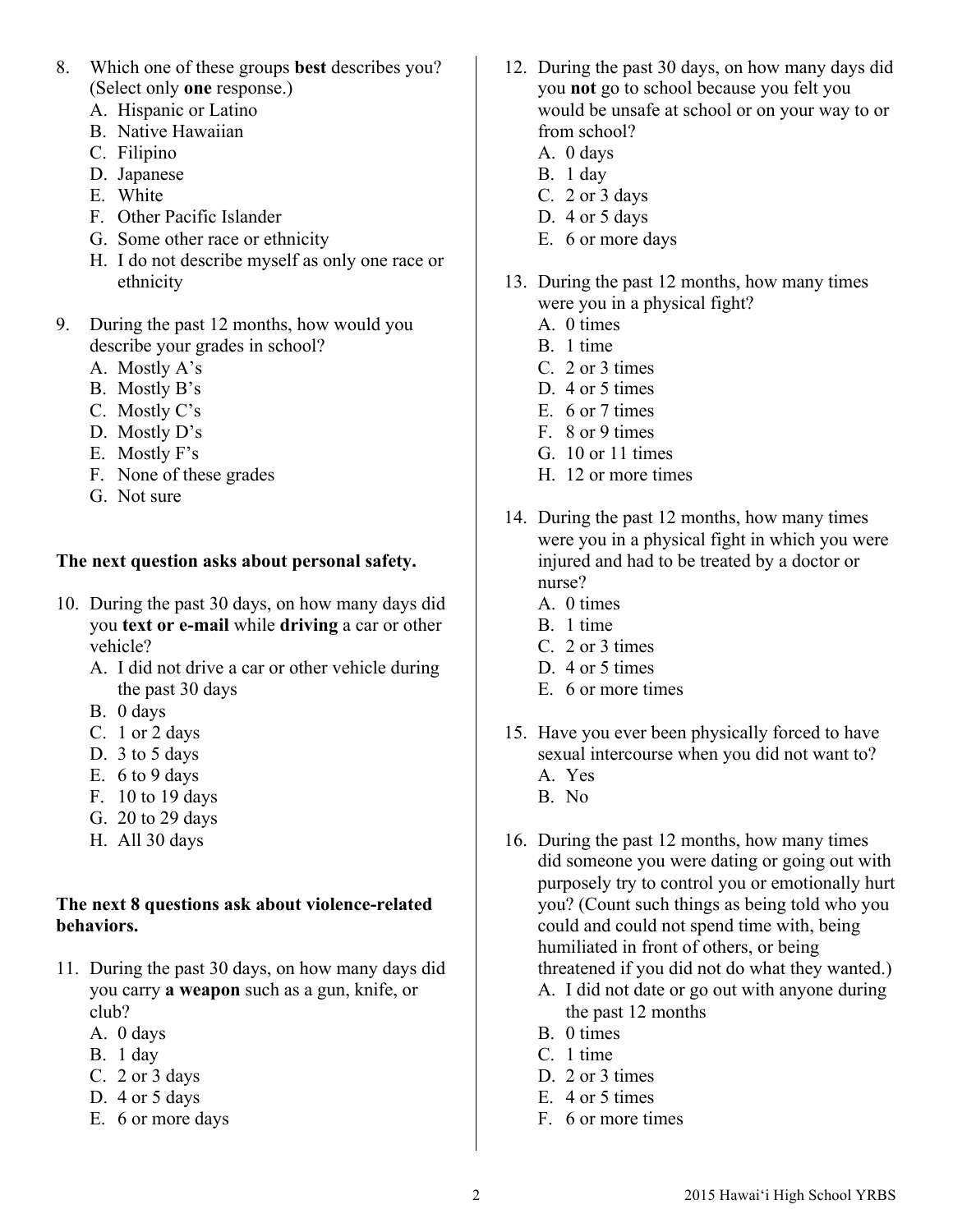- 17. During the past 12 months, how many times did someone you were dating or going out with physically hurt you on purpose? (Count such things as being hit, slammed into something, or injured with an object or weapon.)
	- A. I did not date or go out with anyone during the past 12 months
	- B. 0 times
	- C. 1 time
	- D. 2 or 3 times
	- E. 4 or 5 times
	- F. 6 or more times
- 18. During the past 12 months, how many times did someone you were dating or going out with force you to do sexual things that you did not want to do? (Count such things as kissing, touching, or being physically forced to have sexual intercourse.)
	- A. I did not date or go out with anyone during the past 12 months
	- B. 0 times
	- C. 1 time
	- D. 2 or 3 times
	- E. 4 or 5 times
	- F. 6 or more times

**The next 3 questions ask about bullying. Bullying is when 1 or more students tease, threaten, spread rumors about, hit, shove, or hurt another student over and over again. It is not bullying when 2 students of about the same strength or power argue or fight or tease each other in a friendly way.**

- 19. During the past 12 months, have you ever been bullied **on school property**?
	- A. Yes
	- B. No
- 20. During the past 12 months, have you ever been **electronically** bullied? (Count being bullied through e-mail, chat rooms, instant messaging, websites, or texting.)
	- A. Yes
	- B. No
- 21. During the past 12 months, have you ever **electronically** bullied someone? (Count bullying through e-mail, chat rooms, instant messaging, websites, online gaming, or texting.) A. Yes
	- B. No

# **The next question asks about hurting yourself on purpose.**

- 22. During the past 12 months, how many times did you do something to purposely hurt yourself without wanting to die, such as cutting or burning yourself on purpose?
	- A. 0 times
	- B. 1 time
	- C. 2 or 3 times
	- D. 4 or 5 times
	- E. 6 or more times

#### **The next 5 questions ask about sad feelings and attempted suicide. Sometimes people feel so depressed about the future that they may consider attempting suicide, that is, taking some action to end their own life.**

- 23. During the past 12 months, did you ever feel so sad or hopeless almost every day for **two weeks or more in a row** that you stopped doing some usual activities? A. Yes
	- B. No
- 24. During the past 12 months, did you ever **seriously** consider attempting suicide? A. Yes B. No
- 25. During the past 12 months, did you make a plan about how you would attempt suicide? A. Yes
	- B. No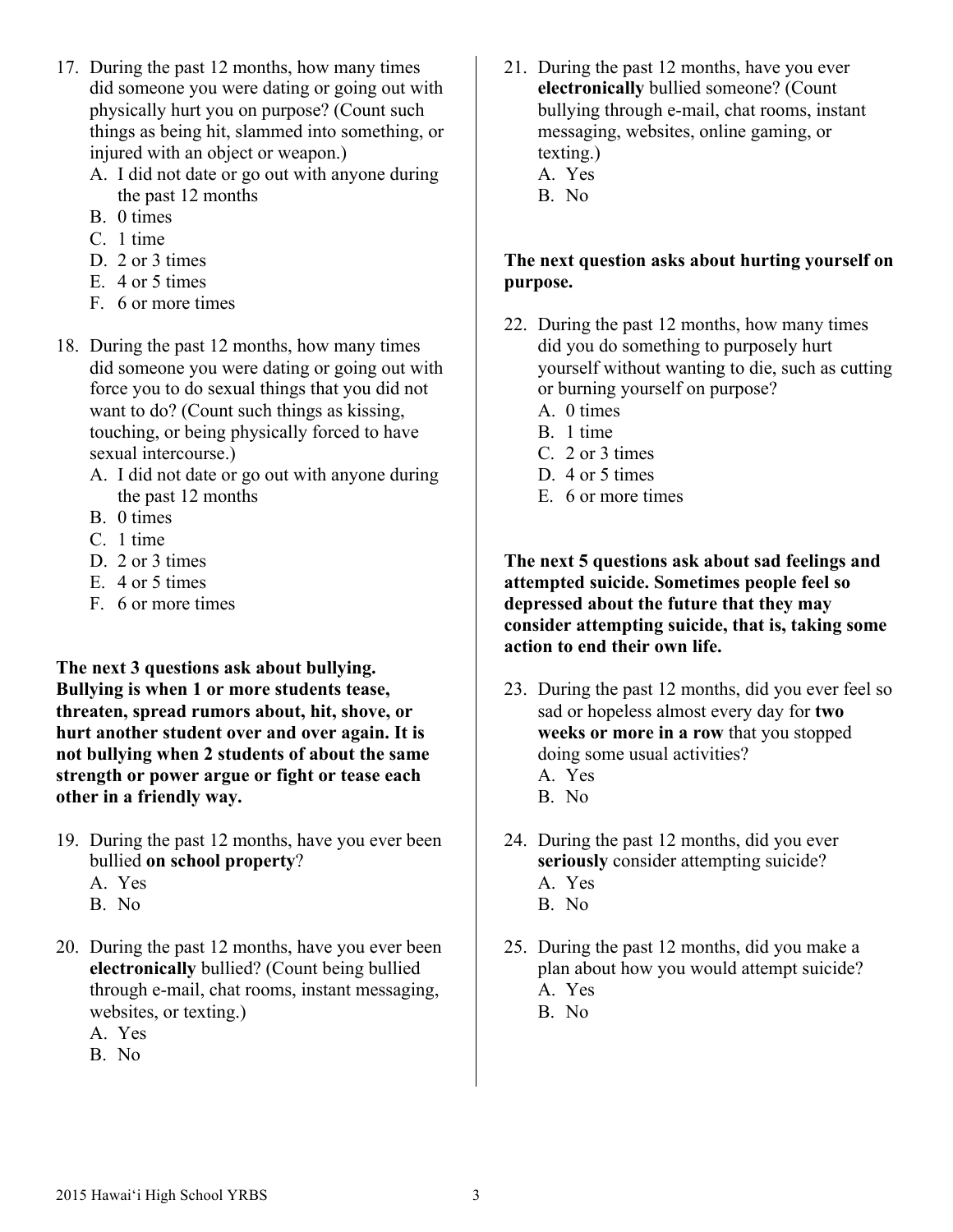- 26. During the past 12 months, how many times did you actually attempt suicide?
	- A. 0 times
	- B. 1 time
	- C. 2 or 3 times
	- D. 4 or 5 times
	- E. 6 or more times
- 27. **If you attempted suicide** during the past 12 months, did any attempt result in an injury, poisoning, or overdose that had to be treated by a doctor or nurse?
	- A. **I did not attempt suicide** during the past 12 months
	- B. Yes
	- C. No

#### **The next 3 questions ask about tobacco use.**

- 28. Have you ever tried cigarette smoking, even one or two puffs?
	- A. Yes
	- B. No
- 29. How old were you when you smoked a whole cigarette for the first time?
	- A. I have never smoked a whole cigarette
	- B. 8 years old or younger
	- C. 9 or 10 years old
	- D. 11 or 12 years old
	- E. 13 or 14 years old
	- F. 15 or 16 years old
	- G. 17 years old or older
- 30. During the past 30 days, on how many days did you smoke cigarettes?
	- A. 0 days
	- B. 1 or 2 days
	- C. 3 to 5 days
	- D. 6 to 9 days
	- E. 10 to 19 days
	- F. 20 to 29 days
	- G. All 30 days

**The next 2 questions ask about electronic vapor products, such as blu, NJOY, or Starbuzz. Electronic vapor products include e-cigarettes, ecigars, e-pipes, vape pipes, vaping pens, ehookahs, and hookah pens.**

- 31. Have you ever used an electronic vapor product? A. Yes
	- B. No
	-
- 32. During the past 30 days, on how many days did you use an electronic vapor product?
	- A. 0 days
	- B. 1 or 2 days
	- C. 3 to 5 days
	- D. 6 to 9 days
	- E. 10 to 19 days
	- F. 20 to 29 days
	- G. All 30 days

**The next 5 questions ask about drinking alcohol. This includes drinking beer, wine, wine coolers, and liquor such as rum, gin, vodka, or whiskey. For these questions, drinking alcohol does not include drinking a few sips of wine for religious purposes.**

- 33. How old were you when you had your first drink of alcohol other than a few sips?
	- A. I have never had a drink of alcohol other than a few sips
	- B. 8 years old or younger
	- C. 9 or 10 years old
	- D. 11 or 12 years old
	- E. 13 or 14 years old
	- F. 15 or 16 years old
	- G. 17 years old or older
- 34. During the past 30 days, on how many days did you have at least one drink of alcohol?
	- A. 0 days
	- B. 1 or 2 days
	- C. 3 to 5 days
	- D. 6 to 9 days
	- E. 10 to 19 days
	- F. 20 to 29 days
	- G. All 30 days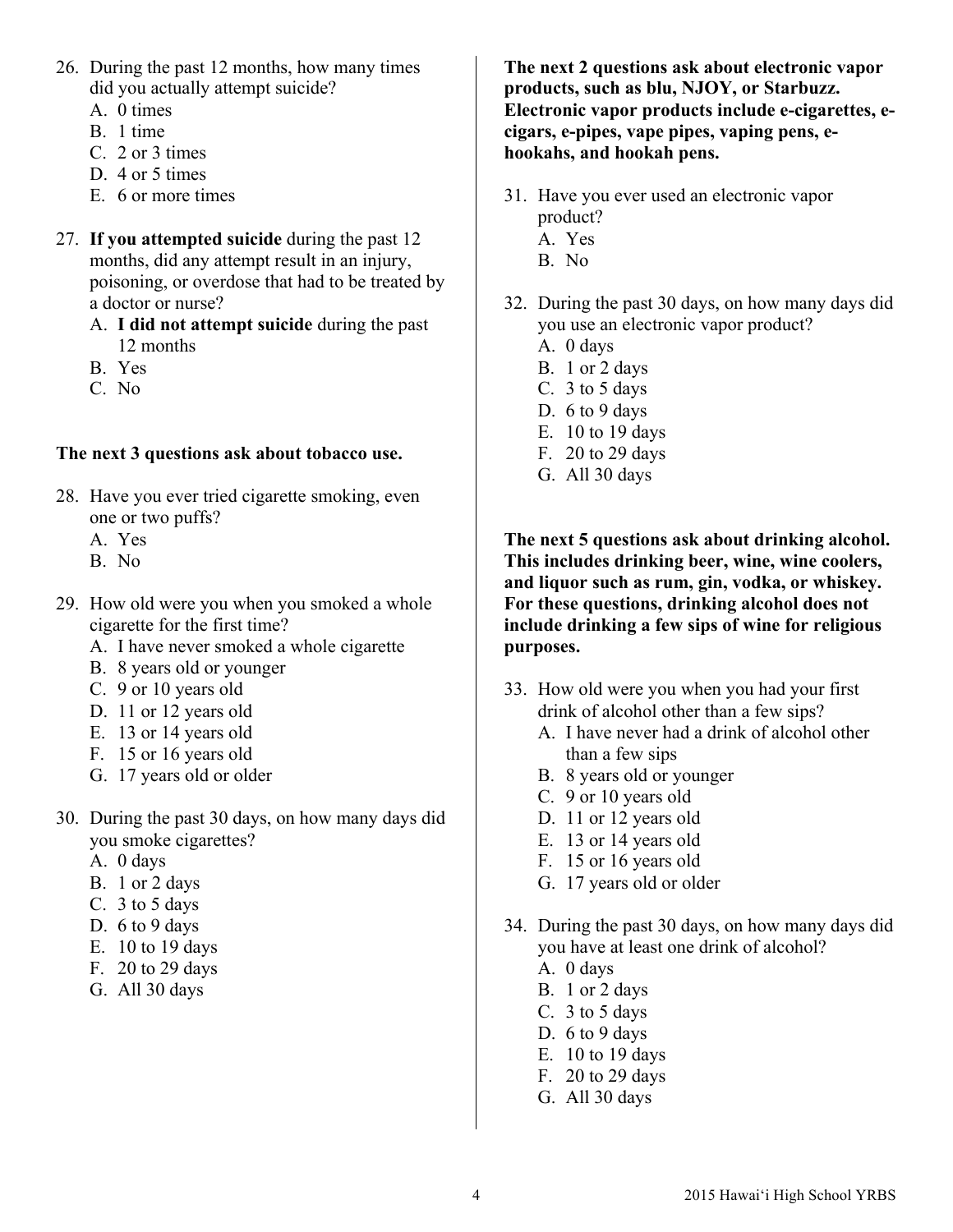- 35. During the past 30 days, on how many days did you have 5 or more drinks of alcohol in a row, that is, within a couple of hours?
	- A. 0 days
	- B. 1 day
	- C. 2 days
	- D. 3 to 5 days
	- E.  $6$  to  $9$  days
	- F. 10 to 19 days
	- G. 20 or more days
- 36. During the past 30 days, what is the largest number of alcoholic drinks you had in a row, that is, within a couple of hours?
	- A. I did not drink alcohol during the past 30 days
	- B. 1 or 2 drinks
	- C. 3 drinks
	- D. 4 drinks
	- E. 5 drinks
	- F. 6 or 7 drinks
	- G. 8 or 9 drinks
	- H. 10 or more drinks
- 37. How wrong do your parents feel it would be for you to drink beer, wine, or hard liquor (such as rum, gin, vodka, or whiskey) regularly?
	- A. Very wrong
	- B. Wrong
	- C. A little bit wrong
	- D. Not at all wrong
	- E. Not sure

#### **The next 3 questions ask about marijuana use. Marijuana also is called grass, pot, or pakalōlō.**

- 38. How old were you when you tried marijuana for the first time?
	- A. I have never tried marijuana
	- B. 8 years old or younger
	- C. 9 or 10 years old
	- D. 11 or 12 years old
	- E. 13 or 14 years old
	- F. 15 or 16 years old
	- G. 17 years old or older
- 39. During the past 30 days, how many times did you use marijuana?
	- A. 0 times
	- B. 1 or 2 times
	- C. 3 to 9 times
	- D. 10 to 19 times
	- E. 20 to 39 times
	- F. 40 or more times
- 40. During the past 30 days, how did you **usually**  use marijuana?
	- A. I did not use marijuana during the past 30 days
	- B. I smoked it in a joint, bong, pipe, or blunt
	- C. I ate it in food such as brownies, cakes, cookies, or candy
	- D. I drank it in tea, cola, alcohol, or other drinks
	- E. I vaporized it
	- F. I used it some other way

#### **The next 10 questions ask about other drugs.**

- 41. During your life, how many times have you used **any** form of cocaine, including powder, crack, or freebase?
	- A. 0 times
	- B. 1 or 2 times
	- C. 3 to 9 times
	- D. 10 to 19 times
	- E. 20 to 39 times
	- F. 40 or more times
- 42. During your life, how many times have you sniffed glue, breathed the contents of aerosol spray cans, or inhaled any paints or sprays to get high?
	- A. 0 times
	- B. 1 or 2 times
	- C. 3 to 9 times
	- D. 10 to 19 times
	- E. 20 to 39 times
	- F. 40 or more times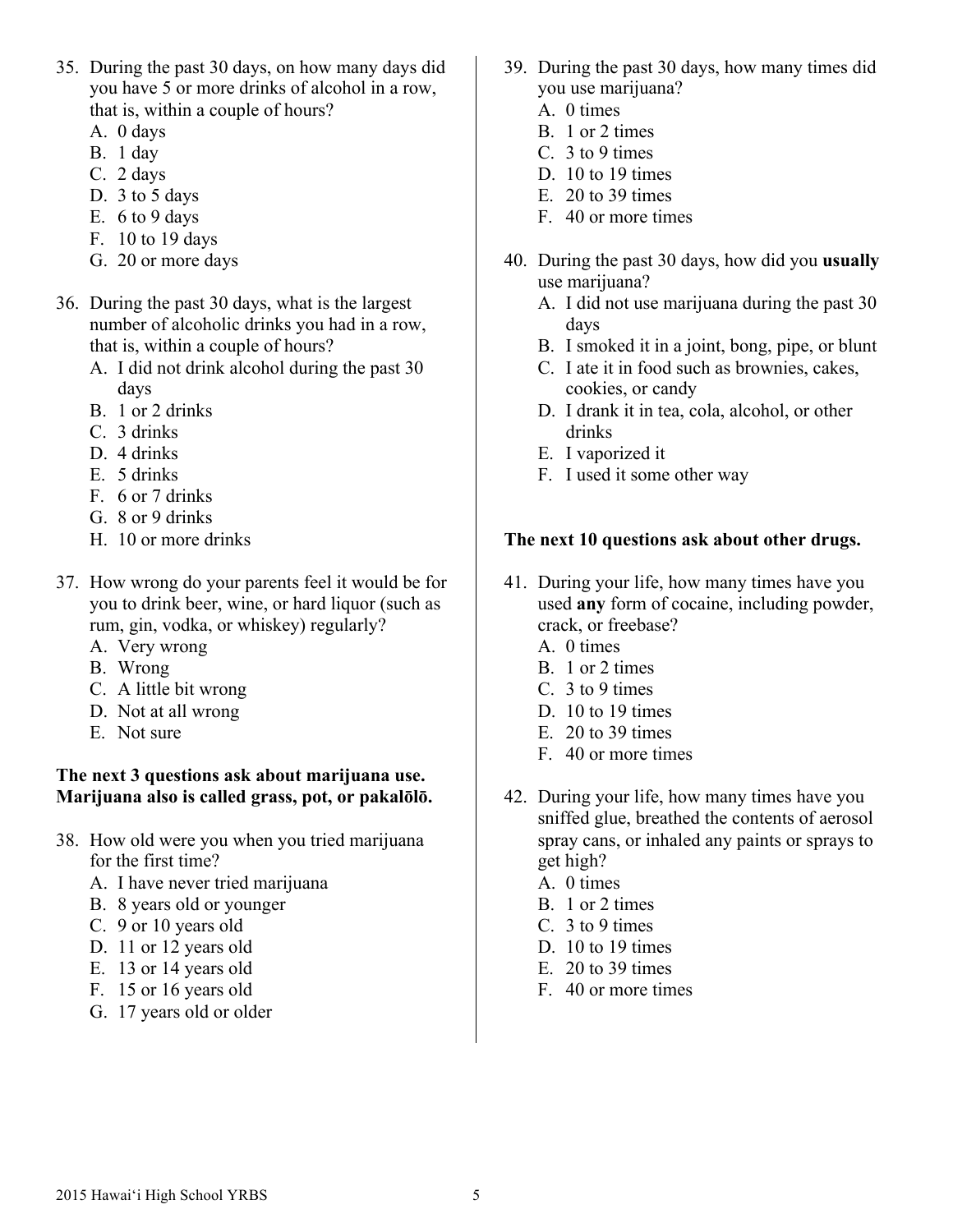- 43. During your life, how many times have you used **heroin** (also called smack, junk, or China White)?
	- A. 0 times
	- B. 1 or 2 times
	- C. 3 to 9 times
	- D. 10 to 19 times
	- E. 20 to 39 times
	- F. 40 or more times
- 44. During your life, how many times have you used **methamphetamines** (also called speed, crystal, crank, or ice)?
	- A. 0 times
	- B. 1 or 2 times
	- C. 3 to 9 times
	- D. 10 to 19 times
	- $E = 20$  to 39 times
	- F. 40 or more times
- 45. During your life, how many times have you used **ecstasy** (also called MDMA)?
	- A. 0 times
	- B. 1 or 2 times
	- C. 3 to 9 times
	- D. 10 to 19 times
	- E. 20 to 39 times
	- F. 40 or more times
- 46. During your life, how many times have you used **synthetic marijuana** (also called K2, Spice, fake weed, King Kong, Yucatan Fire, Skunk, or Moon Rocks)?
	- A. 0 times
	- B. 1 or 2 times
	- C. 3 to 9 times
	- D. 10 to 19 times
	- E. 20 to 39 times
	- F. 40 or more times
- 47. During your life, how many times have you taken a **prescription drug** (such as OxyContin, Percocet, Vicodin, codeine, Adderall, Ritalin, or Xanax) without a doctor's prescription?
	- A. 0 times
	- B. 1 or 2 times
	- C. 3 to 9 times
	- D. 10 to 19 times
	- E. 20 to 39 times
	- F. 40 or more times
- 48. During your life, how many times have you used a needle to inject any **illegal** drug into your body?
	- A. 0 times
	- B. 1 time
	- C. 2 or more times
- 49. During your life, how many times have you used **hallucinogenic drugs**, such as LSD, acid, PCP, angel dust, mescaline, or mushrooms?
	- A. 0 times
	- B. 1 or 2 times
	- C. 3 to 9 times
	- D. 10 to 19 times
	- E. 20 to 39 times
	- F. 40 or more times
- 50. During the past 12 months, has anyone offered, sold, or given you an illegal drug **on school property**?
	- A. Yes
	- B. No

#### **The next 7 questions ask about alcohol and drugs.**

- 51. During the past 30 days, have you ridden in a car driven by someone, including yourself, who was "high" or had been using alcohol or drugs? A. Yes
	- B. No
- 52. Do you ever use alcohol or drugs to relax, feel better about yourself, or fit in?
	- A. Yes
	- B. No
- 53. Do you ever use alcohol or drugs while you are alone?
	- A. Yes
	- B. No
- 54. Do you ever forget things you did while using alcohol or drugs?
	- A. Yes
	- B. No
- 55. Do your family or friends ever tell you that you should cut down on your drinking or drug use? A. Yes
	- B. No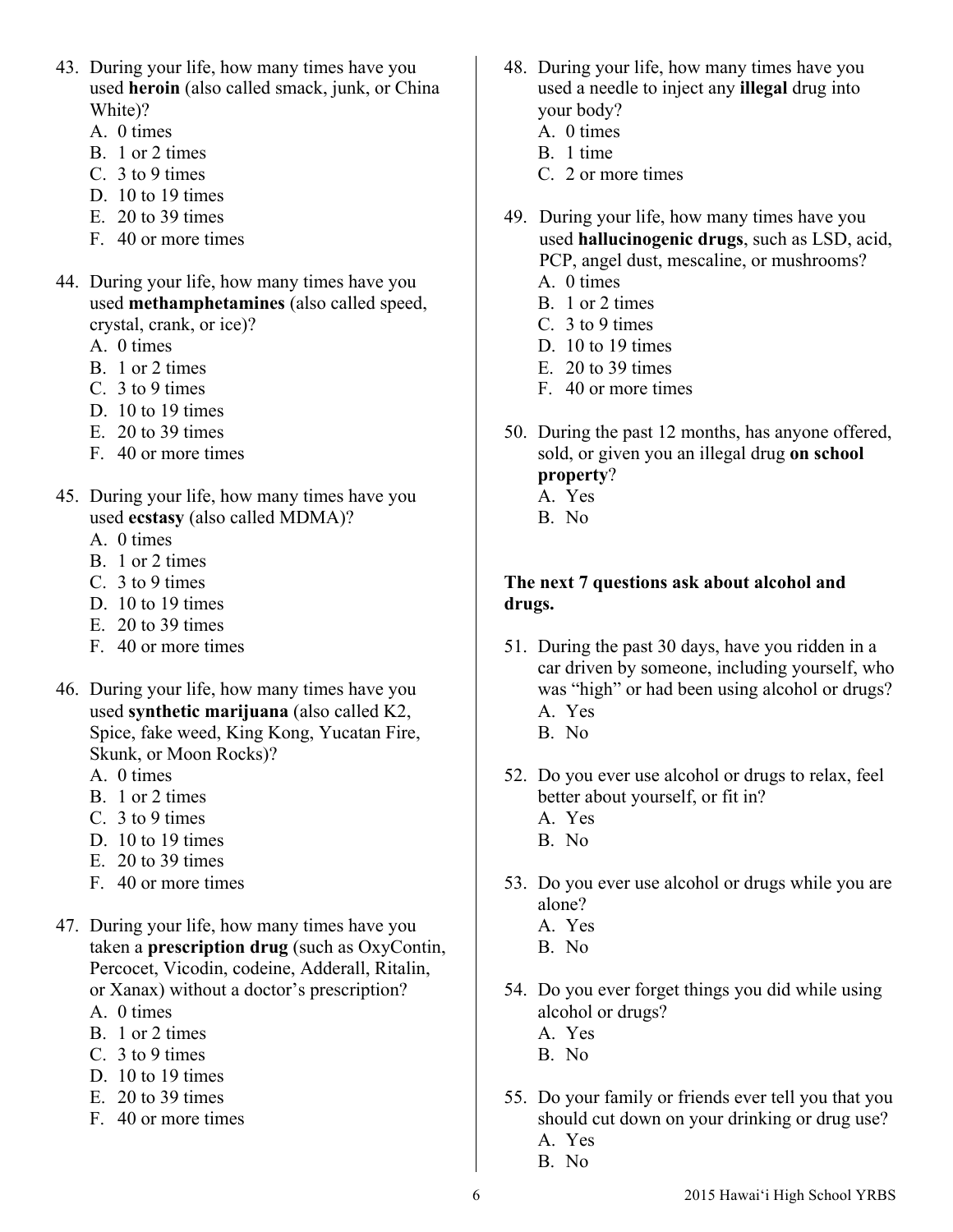- 56. Have you ever gotten into trouble while you were using alcohol or drugs?
	- A. Yes
	- B. No
- 57. During the past 12 months, have you attended school under the influence of alcohol, marijuana, or other drugs?
	- A. Yes
	- B. No

## **The next 8 questions ask about sexual behavior.**

- 58. How old were you when you had sexual intercourse for the first time?
	- A. I have never had sexual intercourse
	- B. 11 years old or younger
	- C. 12 years old
	- D. 13 years old
	- E. 14 years old
	- F. 15 years old
	- G. 16 years old
	- H. 17 years old or older
- 59. During your life, with how many people have you had sexual intercourse?
	- A. I have never had sexual intercourse
	- B. 1 person
	- C. 2 people
	- D. 3 people
	- E. 4 people
	- F. 5 people
	- G. 6 or more people
- 60. During the past 3 months, with how many people did you have sexual intercourse?
	- A. I have never had sexual intercourse
	- B. I have had sexual intercourse, but not during the past 3 months
	- C. 1 person
	- D. 2 people
	- E. 3 people
	- F. 4 people
	- G. 5 people
	- H. 6 or more people
- 61. Did you drink alcohol or use drugs before you had sexual intercourse the **last time**?
	- A. I have never had sexual intercourse
	- B. Yes
	- C. No
- 62. The **last time** you had sexual intercourse, did you or your partner use a condom?
	- A. I have never had sexual intercourse
	- B. Yes
	- C. No
- 63. The **last time** you had sexual intercourse, what **one** method did you or your partner use to **prevent pregnancy**? (Select only **one**  response.)
	- A. I have never had sexual intercourse
	- B. No method was used to prevent pregnancy
	- C. Birth control pills
	- D. Condoms
	- E. An IUD (such as Mirena or ParaGard) or implant (such as Implanon or Nexplanon)
	- F. A shot (such as Depo-Provera), patch (such as Ortho Evra), or birth control ring (such as NuvaRing)
	- G. Withdrawal or some other method
	- H. Not sure
- 64. During your life, with whom have you had sexual contact?
	- A. I have never had sexual contact
	- B. Females
	- C. Males
	- D. Females and males
- 65. Which of the following best describes you? A. Heterosexual (straight)
	- B. Gay or lesbian
	- C. Bisexual
	- D. Not sure

# **The next question asks about body weight.**

- 66. How do **you** describe your weight?
	- A. Very underweight
	- B. Slightly underweight
	- C. About the right weight
	- D. Slightly overweight
	- E. Very overweight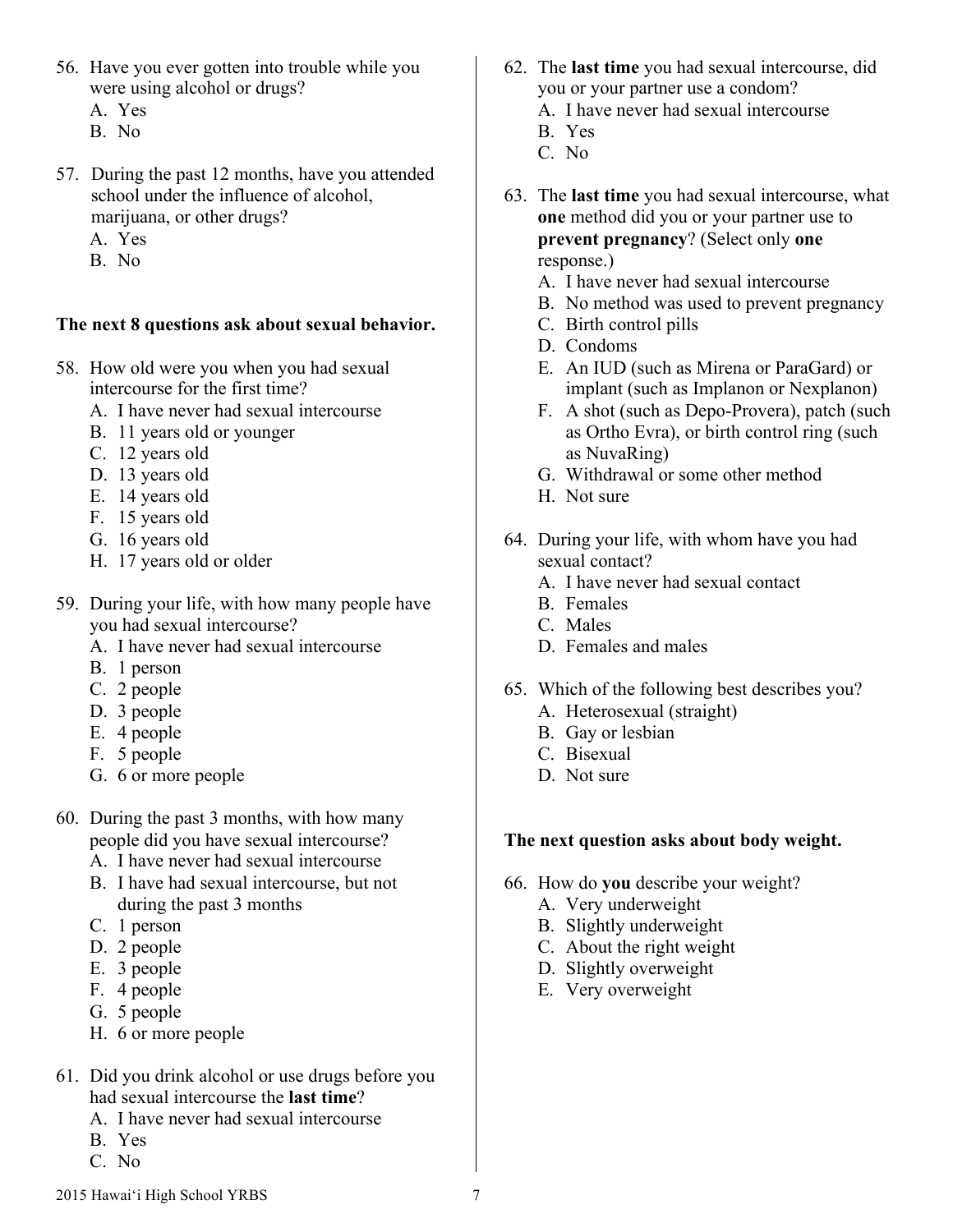**The next 12 questions ask about food you ate or drank during the past 7 days. Think about all the meals and snacks you had from the time you got up until you went to bed. Be sure to include food you ate at home, at school, at restaurants, or anywhere else.**

- 67. During the past 7 days, how many times did you drink **100% fruit juices** such as orange juice, apple juice, or grape juice? (Do **not** count punch, Kool-Aid, sports drinks, or other fruitflavored drinks.)
	- A. I did not drink 100% fruit juice during the past 7 days
	- B. 1 to 3 times during the past 7 days
	- C. 4 to 6 times during the past 7 days
	- D. 1 time per day
	- E. 2 times per day
	- F. 3 times per day
	- G. 4 or more times per day
- 68. During the past 7 days, how many times did you eat **fruit**? (Do **not** count fruit juice.)
	- A. I did not eat fruit during the past 7 days
	- B. 1 to 3 times during the past 7 days
	- C. 4 to 6 times during the past 7 days
	- D. 1 time per day
	- E. 2 times per day
	- F. 3 times per day
	- G. 4 or more times per day
- 69. During the past 7 days, how many times did you eat cooked or canned beans, such as refried beans, baked beans, black or garbanzo beans, beans in soup, soybeans, edamame, tofu, or lentils? (Do **not** count long beans or green beans.)
	- A. I did not eat beans during the past 7 days
	- B. 1 to 3 times during the past 7 days
	- C. 4 to 6 times during the past 7 days
	- D. 1 time per day
	- E. 2 times per day
	- F. 3 times per day
	- G. 4 or more times per day
- 70. During the past 7 days, how many times did you eat **dark green vegetables** such as broccoli, romaine lettuce, chard, collard greens, lu'au leaves, watercress, kale, or spinach?
	- A. I did not eat dark green vegetables during the past 7 days
	- B. 1 to 3 times during the past 7 days
	- C. 4 to 6 times during the past 7 days
	- D. 1 time per day
	- E. 2 times per day
	- F. 3 times per day
	- G. 4 or more times per day
- 71. During the past 7 days, how many times did you eat **orange-colored vegetables** such as carrots, sweet potatoes, pumpkin, kabocha, or winter squash?
	- A. I did not eat orange-colored vegetables during the past 7 days
	- B. 1 to 3 times during the past 7 days
	- C. 4 to 6 times during the past 7 days
	- D. 1 time per day
	- E. 2 times per day
	- F. 3 times per day
	- G. 4 or more times per day
- 72. During the past 7 days, how many times did you eat **other vegetables** such as tomatoes (including tomato juice or V8 juice), corn, eggplant, peas, green beans, lettuce, cabbage, and baked or mashed potatoes? (Do **not** count french fries, potato chips, or other fried potatoes.)
	- A. I did not eat other vegetables during the past 7 days
	- B. 1 to 3 times during the past 7 days
	- C. 4 to 6 times during the past 7 days
	- D. 1 time per day
	- E. 2 times per day
	- F. 3 times per day
	- G. 4 or more times per day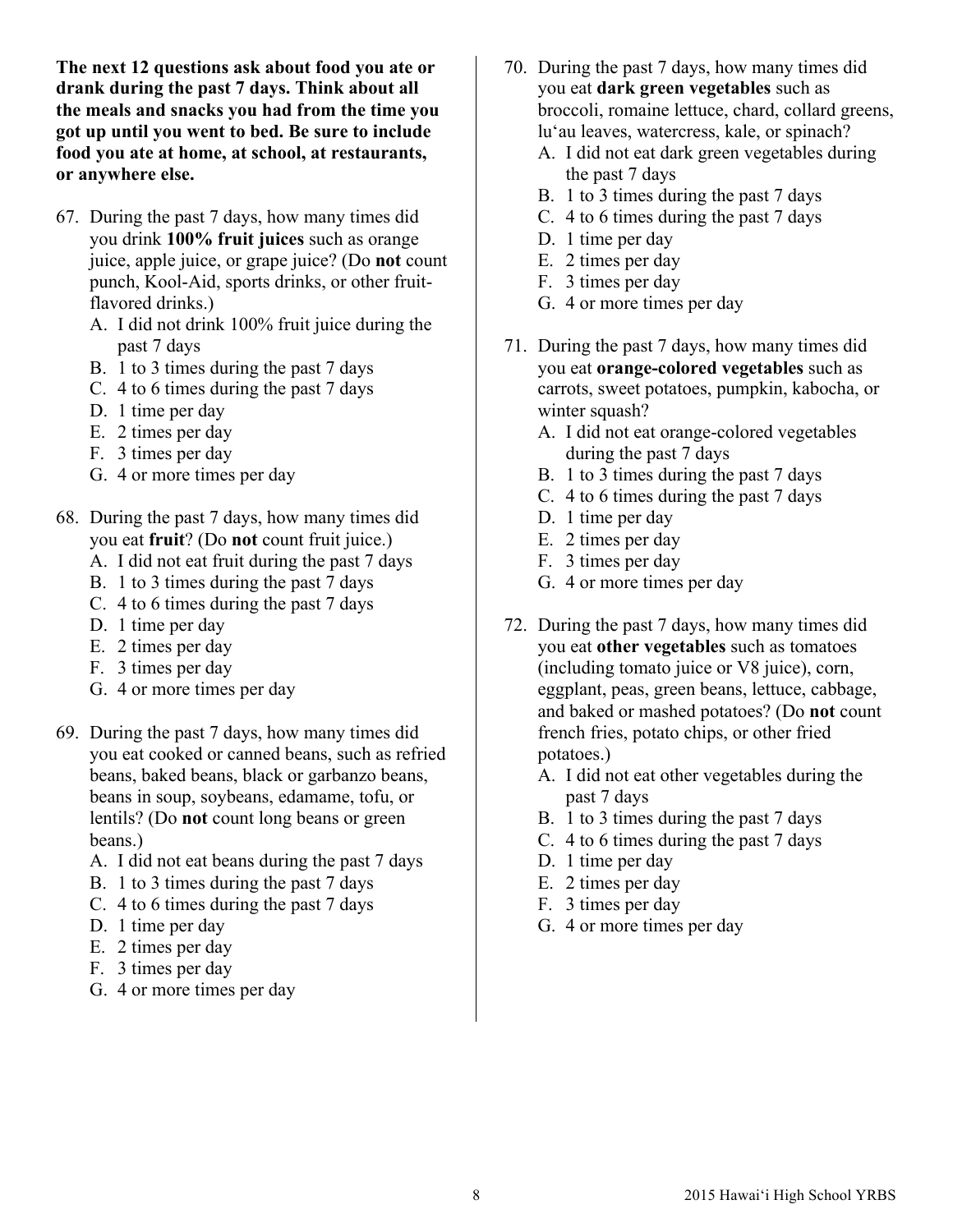- 73. During the past 7 days, how many times did you drink a **can, bottle, or glass of soda or pop**, such as Coke, Pepsi, or Sprite? (Do **not** count diet soda or diet pop.)
	- A. I did not drink soda or pop during the past 7 days
	- B. 1 to 3 times during the past 7 days
	- C. 4 to 6 times during the past 7 days
	- D. 1 time per day
	- E. 2 times per day
	- F. 3 times per day
	- G. 4 or more times per day
- 74. During the past 7 days, how many times did you drink a **can, bottle, pouch, or glass of a juice drink**, such as fruit punch, Hawaiian Sun, Aloha Maid, Sunny Delight, or Tang? (Do **not** count 100% fruit juice.)
	- A. I did not drink juice drinks during the past 7 days
	- B. 1 to 3 times during the past 7 days
	- C. 4 to 6 times during the past 7 days
	- D. 1 time per day
	- E. 2 times per day
	- F. 3 times per day
	- G. 4 or more times per day
- 75. During the past 7 days, how many **glasses of milk** did you drink? (Count the milk you drank in a glass or cup, from a carton, or with cereal. Count the half pint of milk served at school as equal to one glass.)
	- A. I did not drink milk during the past 7 days
	- B. 1 to 3 glasses during the past 7 days
	- C. 4 to 6 glasses during the past 7 days
	- D. 1 glass per day
	- E. 2 glasses per day
	- F. 3 glasses per day
	- G. 4 or more glasses per day
- 76. During the past 7 days, on how many days did you eat **breakfast**?
	- A. 0 days
	- B. 1 day
	- C. 2 days
	- D. 3 days
	- E. 4 days
	- F. 5 days
	- G. 6 days
	- H. 7 days
- 77. During the past 30 days, how often did you go hungry because there was not enough food in your home?
	- A. Never
	- B. Rarely
	- C. Sometimes
	- D. Most of the time
	- E. Always
- 78. Are there any foods that you have to avoid because eating the food could cause an allergic reaction, like skin rashes, swelling, itching, vomiting, coughing, or trouble breathing?
	- A. Yes
	- B. No
	- C. Not sure

# **The next 7 questions ask about physical activity.**

- 79. During the past 7 days, on how many days were you physically active for a total of **at least 60 minutes per day**? (Add up all the time you spent in any kind of physical activity that increased your heart rate and made you breathe hard some of the time.)
	- A. 0 days
	- B. 1 day
	- C. 2 days
	- D. 3 days
	- E. 4 days
	- F. 5 days
	- G. 6 days
	- H. 7 days
- 80. During the past 7 days, on how many days did you do exercises to **strengthen or tone your muscles**, such as push-ups, sit-ups, or weight lifting?
	- A. 0 days
	- B. 1 day
	- C. 2 days
	- D. 3 days
	- E. 4 days
	- F. 5 days
	- G. 6 days
	- H. 7 days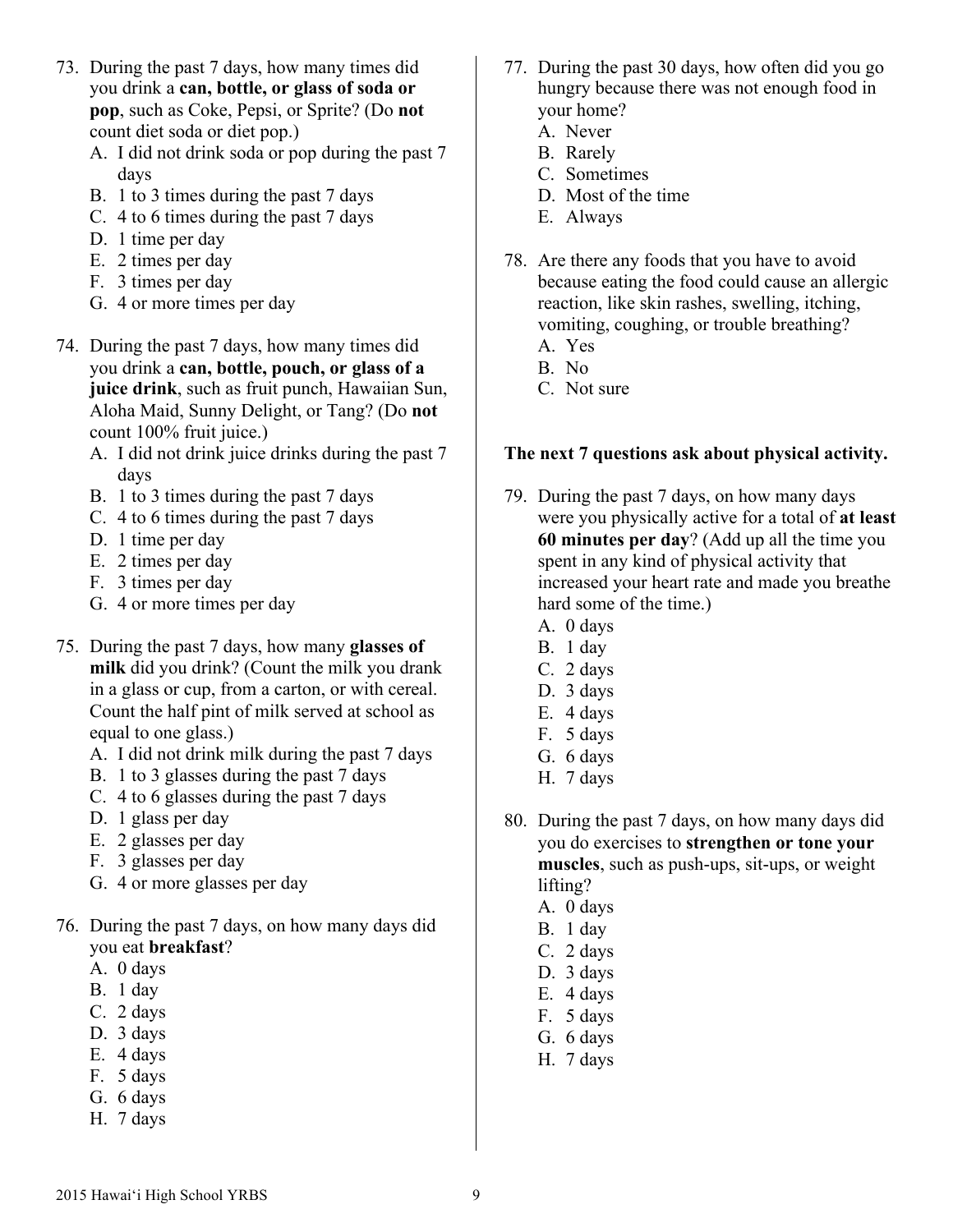- 81. On an average school day, how many hours do you watch TV?
	- A. I do not watch TV on an average school day
	- B. Less than 1 hour per day
	- C. 1 hour per day
	- D. 2 hours per day
	- E. 3 hours per day
	- F. 4 hours per day
	- G. 5 or more hours per day
- 82. On an average school day, how many hours do you play video or computer games or use a computer for something that is not school work? (Count time spent on things such as Xbox, PlayStation, an iPod, an iPad or other tablet, a smartphone, YouTube, Facebook or other social networking tools, and the Internet.)
	- A. I do not play video or computer games or use a computer for something that is not school work
	- B. Less than 1 hour per day
	- C. 1 hour per day
	- D. 2 hours per day
	- E. 3 hours per day
	- F. 4 hours per day
	- G. 5 or more hours per day
- 83. In an average week when you are in school, on how many days do you go to physical education (PE) classes?
	- A. 0 days
	- B. 1 day
	- C. 2 days
	- D. 3 days
	- E. 4 days
	- F. 5 days
- 84. In an average week when you are in school, on how many days do you walk or ride your bike **to or from school** when weather allows you to do so?
	- A. 0 days
	- B. 1 day
	- C. 2 days
	- D. 3 days
	- E. 4 days
	- F. 5 days
- 85. During the past 12 months, on how many sports teams did you play? (Count any teams run by your school or community groups.)
	- A. 0 teams
	- B. 1 team
	- C. 2 teams
	- D. 3 or more teams

# **The next 14 questions ask about other healthrelated topics.**

- 86. Have you ever been taught about AIDS or HIV infection in school?
	- A. Yes
	- B. No
	- C. Not sure
- 87. When was the last time you saw a doctor or nurse for a check-up or physical exam when you were not sick or injured?
	- A. During the past 12 months
	- B. Between 12 and 24 months ago
	- C. More than 24 months ago
	- D. Never
	- E. Not sure
- 88. Has a doctor or nurse ever told you that you have asthma?
	- A. Yes
	- B. No
	- C. Not sure
- 89. Do you still have asthma?
	- A. I have never had asthma
	- B. Yes
	- C. No
	- D. Not sure
- 90. When was the last time you saw a dentist for a check-up, exam, teeth cleaning, or other dental work?
	- A. During the past 12 months
	- B. Between 12 and 24 months ago
	- C. More than 24 months ago
	- D. Never
	- E. Not sure